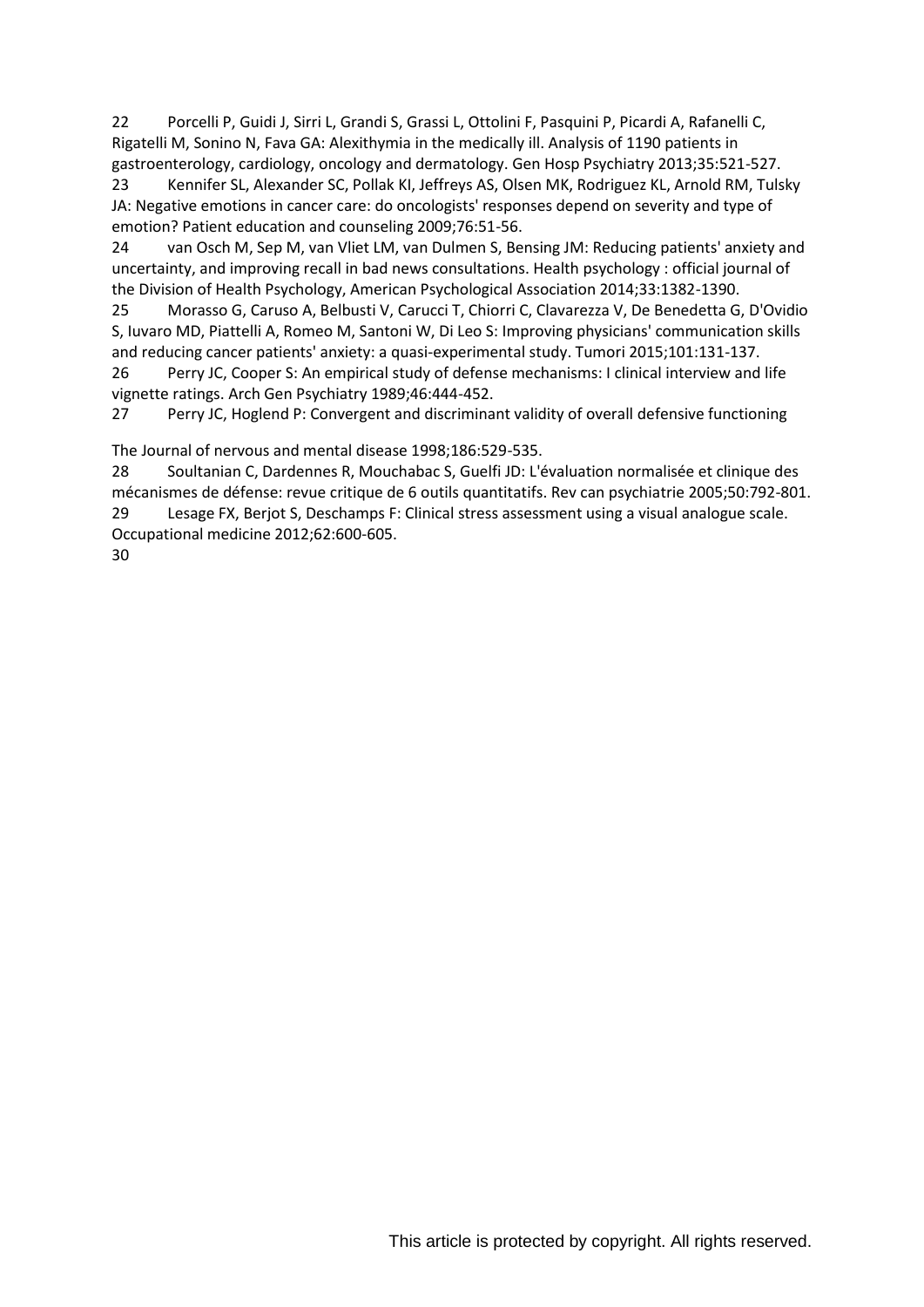|                          | <b>Physicians N=24</b> |                | <b>Patients N=134</b> |                      |  |
|--------------------------|------------------------|----------------|-----------------------|----------------------|--|
|                          | <b>Number</b>          | Percentage     | <b>Number</b>         | Percentage           |  |
| Women                    | 13                     | 54.2%          | 66                    | 50%                  |  |
| <b>Attended CST</b>      | 6                      | 25%            |                       |                      |  |
| Cancer diagnosis         |                        |                |                       |                      |  |
| Intestinal               |                        |                | 30                    | 22.4%                |  |
| <b>Breast</b>            |                        |                | 19                    | 14.2%                |  |
| Lung                     |                        |                | 14                    | 10.4%                |  |
| Prostate                 |                        |                | 3                     | 2.2%                 |  |
| Other                    |                        |                | 61                    | 45.5%                |  |
| Missing                  |                        |                | $\overline{7}$        | 5.2%                 |  |
|                          | <b>Mean</b>            | S.D. (range)   | <b>Mean</b>           | S.D. (range)         |  |
| Age                      | 39.0                   | $8.8(28-61)$   | 59.7                  | $13.0(27-86)$        |  |
| Experience in years      | 6.6                    | $8.1(0-29)$    |                       |                      |  |
| <b>Overall Defensive</b> | 4.2                    | $0.6(2.9-5.7)$ |                       |                      |  |
| Functioning              |                        |                |                       |                      |  |
| Number of defence        | 15.8                   | $6.7(4-35)$    |                       |                      |  |
| mechanisms               |                        |                |                       |                      |  |
| <b>Immature defences</b> | 8.5                    | $4.9(0-28)$    |                       |                      |  |
| Intermediate defences    | 6.6                    | $3.0(1-14)$    |                       |                      |  |
| Mature defences          | 0.7                    | $1.1(0-6)$     |                       |                      |  |
| <b>Stress</b>            | 3.1                    | $2.0(0-8.4)$   |                       |                      |  |
| <b>Sadness</b>           |                        |                | 23.4                  | $17(0-65)$           |  |
| Anxiety                  |                        |                | 35.6                  | $12.4(20-74)$        |  |
|                          | <b>Physicians N=16</b> |                |                       | <b>Patients N=85</b> |  |
|                          | <b>Mean</b>            | S.D. (range)   | <b>Mean</b>           | S.D. (range)         |  |
| Alexithymia, TAS-Total   | 39.2                   | $10.2(24-56)$  | 50.8                  | $13.3(28-75)$        |  |
| Alexithymia, DIF         | 12.7                   | $3.8(7-20)$    | 15.8                  | $6.5(7-30)$          |  |
| Alexithymia, DDF         | 11.1                   | $3.8(5-17)$    | 13.8                  | $4.2(6-23)$          |  |
| Alexithymia, EOT         | 15.4                   | $4.2(8-22)$    | 21.2                  | $6.0(10-37)$         |  |

**Table 1.** Descriptive statistics and characteristics of the physicians and patients.

Abbreviations: CST, Communication Skills Training; DIF, difficulty identifying feelings;

DDF, difficulty describing feelings to others; EOT, externally oriented thoughts.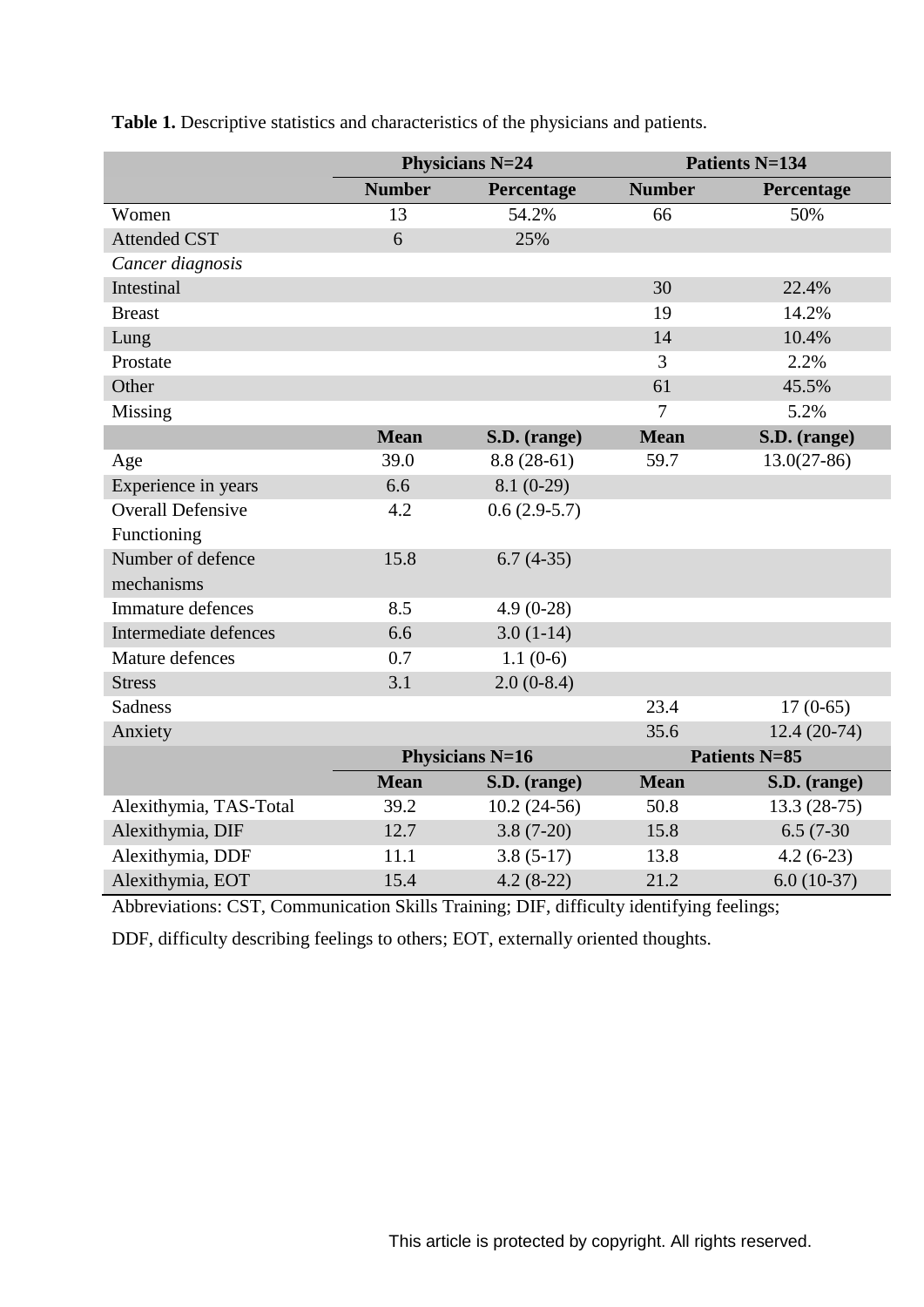**Table 2.** First series of linear mixed effect models (only one independent variable per model), relations between physician and patient variables and physicians' defences, adjusted for patient age and gender.

|                                                          |                                            | <b>Physician</b><br>Alexithymia <sup>1</sup>       | Physician<br>DIF <sup>1</sup> | Physician Physician<br>EOT <sup>1</sup> | stress <sup>2</sup>          | <b>Patient</b><br>sadness <sup>2</sup> | <b>Patient</b><br>anxiety <sup>2</sup> |
|----------------------------------------------------------|--------------------------------------------|----------------------------------------------------|-------------------------------|-----------------------------------------|------------------------------|----------------------------------------|----------------------------------------|
| <b>Overall</b><br><b>Defensive</b><br><b>Functioning</b> | $\beta$<br>$\boldsymbol{p}$<br>confounders | $-0.02$ <sup><math>\Box</math></sup><br>.005<br>ns | $-0.05^{\circ}$<br>.002<br>ns | $-0.04*$<br>.036<br>ns                  | ns                           | <sub>ns</sub>                          | ns                                     |
| Number of<br>defences                                    | $\beta$<br>$\boldsymbol{p}$<br>confounders | ns                                                 | $0.62*$<br>.023<br>ns         | ns                                      | $1.12^{\circ}$<br>.000<br>ns | $0.09^\circ$<br>.009<br>ns             | $0.13^{\circ}$<br>.006<br>ns           |
| <b>Mature</b><br>defences                                | $\beta$<br>$\boldsymbol{p}$<br>confounders | ns                                                 | ns                            | ns                                      | ns                           | ns.                                    | $0.02^\circ$<br>.009<br>ns             |
| <b>Immature</b><br>defences                              | $\beta$<br>$\boldsymbol{p}$<br>confounders | ns                                                 | $0.55^{\circ}$<br>.007<br>ns  | ns                                      | $0.67^{\circ}$<br>.003<br>ns | $0.06^\circ$<br>.008<br>ns             | ns                                     |

Abbreviations: DIF, Difficulty identifying feelings; EOT, Externally Oriented Thinking; ns, nonsignificant; \* p<.05,  $\degree$  p<.01; <sup>1</sup> analyses on subsample (n=85), <sup>2</sup> analyses on whole sample (n=134). Confounders are the patient age and gender.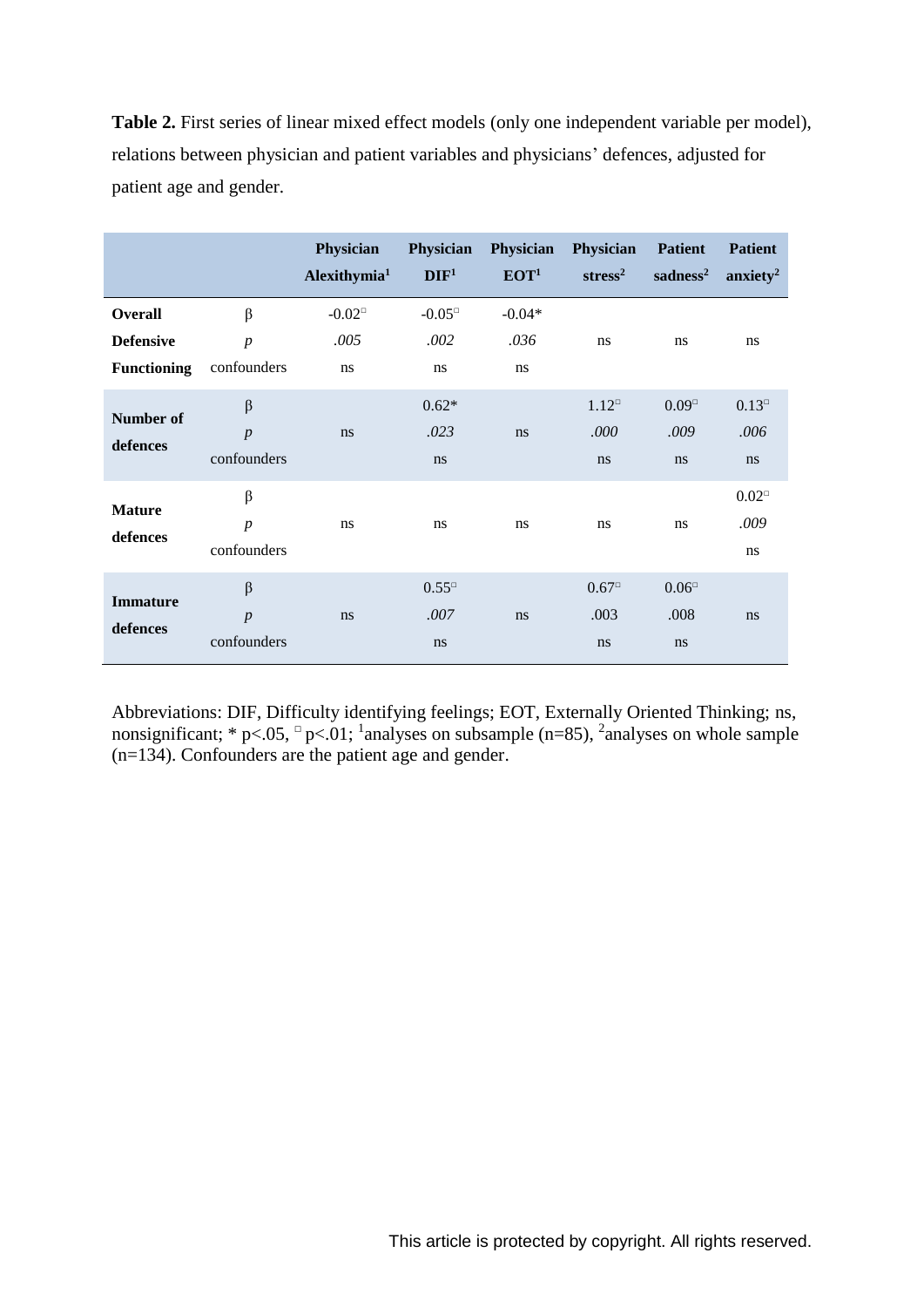**Table 3.** Second series of linear mixed effect models (all presented independent variables together in each model), relation between physician and patient variables and physicians' defences, adjusted for patient age and gender.

|                 |                  | <b>Physician</b><br><b>DIF</b> | <b>Physician</b><br><b>stress</b> | <b>Patient</b><br>sadness | <b>Patient</b><br>anxiety | <b>Patient</b><br>age and<br>gender |  |
|-----------------|------------------|--------------------------------|-----------------------------------|---------------------------|---------------------------|-------------------------------------|--|
| Number of       | β                | 0.55                           | $1.10^\circ$                      | $0.10*$                   | $-0.04$                   |                                     |  |
| defences        | $\boldsymbol{p}$ | .057                           | .001                              | .017                      | .461                      | ns                                  |  |
| <b>Immature</b> | $\beta$          | $0.48*$                        | $0.60*$                           | $0.08^\circ$              |                           |                                     |  |
| defences        | $\overline{p}$   | .020                           | .014                              | .008                      | ns                        | ns                                  |  |

Abbreviations: DIF, Difficulty identifying feelings; ns, nonsignificant;  $* p < .05$ ,  $p < .01$ . All analyses were done on the subsample (n=85).